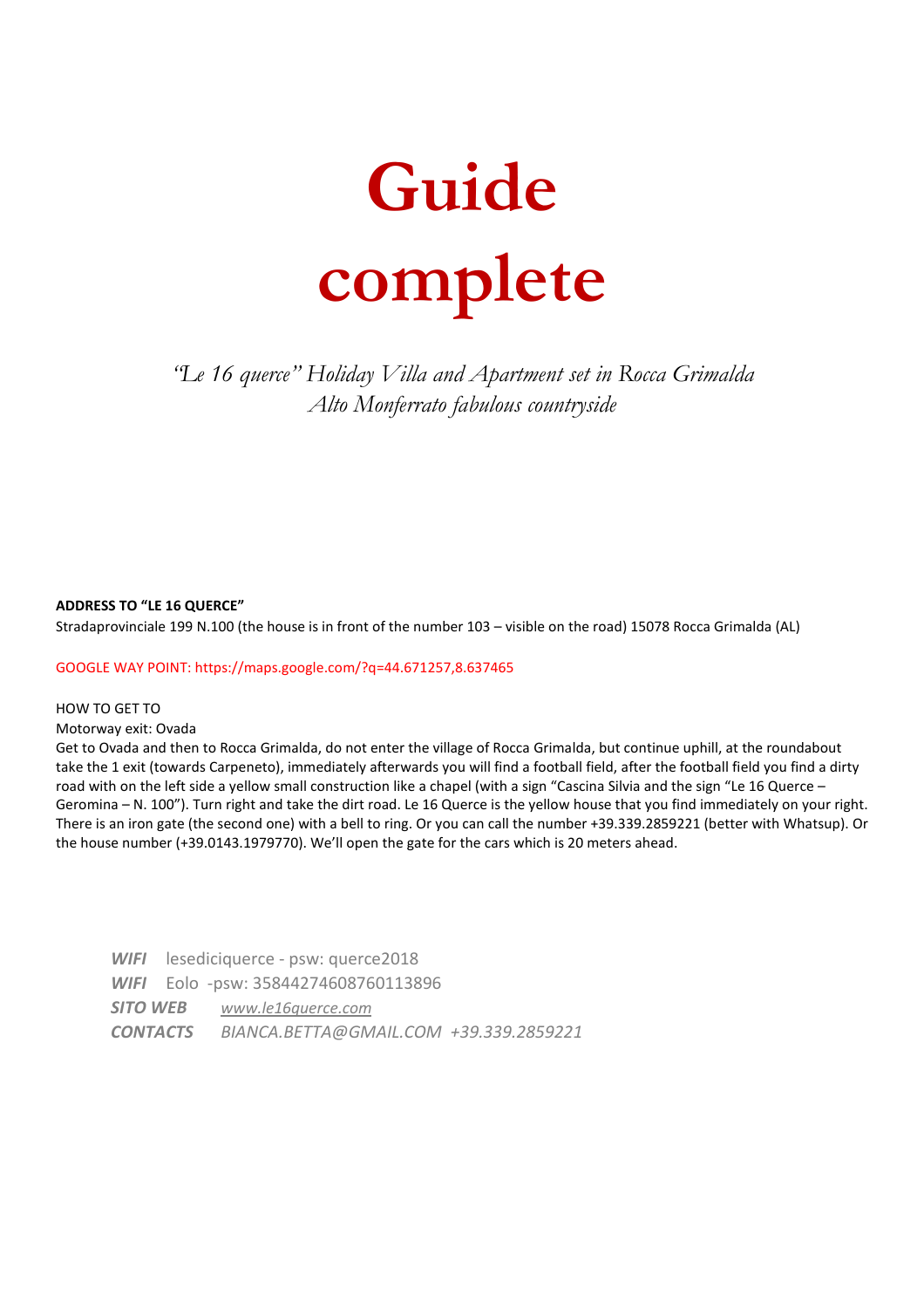# **Food & Wine**

## **Rocca Grimalda (10 min walking, 1km):**

- Bakery (opening times: 7.30 12.30): fresh bread, brioches, focaccia, cakes, typical biscuits: "brutti e buoni" made with hazelnuts – cakes;
- Grocery (opening times: 7.30-12.30 all days 5-7.30pm except Monday, Wednesday, Sunday)
- Restaurant: Trattoria alla Rocca, Piazza SenatoreBorgatta, 12, tel: +39.0143 873333 (closed on Tuesday and Wednesday)
- Bar Genova, Piazza Vittorio Veneto 11 (07:00-11:00pm)
- La Piria, wine sales cellars, Via Piria 108, tel. +39.3403540.226
- Pharmacy, Piazza Vittorio Veneto, 4 tel. +39.0143 873641 (08:30-12:30 & 3-7:30pm, Saturday 08:30-12, Sunday closed).

## **Supermarket**

- Bennet Via Molino, 1, Belforte Monferrato (near Ovada) (opening times: 08:30am-08:30pm Mon-Sat; Sunday 09:00am-8:30pm)
- Bennet Via Duchessa di Galliera, Ovada ( 8:30am-8pm Mon-Sat; 8:30am-1pm Sunday)
- Lidl Via Novi 21, Ovada (8:30am-9pm Mon-Sat; Sunday 9:00am-8:00pm)
- Basko Silvanod'Orba (8:30am-8pm all days)
- Coop Via Antonio Gramsci, 28, 15076 Ovada AL (8am-8pm all days ; 8am-1pm Sunday)

## **Specialities:**

- *Butcher's shop ("fassona" meat, a special meat from Piedmont, with truffle too, …):* MacelleriaBonanno Piazza XX Settembre 8, Ovada, +39.0143 80302 (Mon. Sun. Closed; Wednesday 7.30-1.30; other days 7.30- 01.30 & 4-7.30)
- *Pasta handmade* (agnolotti, ravioli, Walnutsauce, Mushroomsauce, Meetsauce): Pasta fresca Bruno Via San Paolo 17, Ovada +39.0143.80038
- *Open Market Ovada* Suturday, Wednesday morning (fruit, vegetables, nice bags, dress)
- *Pasticceria Caffè Bottaro& Campora Snc* Via Cairoli, 155, 15076 Ovada AL Telefono: +39.0143 81216 ( Mon closed; Tue-Sunday 7-1pm & 3-9pm)
- *Butcher's shop and handmade pasta:* Macelleria Agricola La Valenta Via Camillo Cavour 13, Carpeneto 0143.85233 (fassona meat, ravioli, agnolotti, mushroom sauce, ragout) - Monday closed, Tuesday-Friday 7am-1pm, Saturday 7am-1pm 4pm-7.30pm, Sunday 7am-1pm - (near Rocca Grimalda)

## **Good Restaurants nearby**

- Ristorante Vetta, P. Ferrando 2, CremolinoTel. 0143.879035, (lunch every day, dinner on Friday and Saturdays)
- Antica farinata di Ovada https://www.tripadvisor.it/Restaurant\_Review-g1186583-d11624324-Reviews-L Antica Farinata-Ovada Province of Alessandria Piedmont.html - Via Francesco Gilardini 72, 15076 Ovada, Italia - +39 346 220 4111
- La Trapesa https://www.tripadvisor.it/Restaurant\_Review-g1186583-d3958206-Reviews-La\_Trapesa-Ovada Province of Alessandria Piedmont.html -
- Trattoria La Pignatta- https://www.tripadvisor.it/Restaurant\_Review-g1186583-d2172415-Reviews-Trattoria La Pignatta-Ovada Province of Alessandria Piedmont.html( dinner on friday and saturday )
- EnotecaRegionale di Ovada- https://enotecaregionaleovada.com/contatti/ -dinner on Thursday, Friday, Saturday - Via Torino, 69 (Cantine del Palazzo Comunale) - Tel 0143 1921243 \*Opening Hours WK Wine & Kitchen\*: Tuesday-Wednsday 10:00am - 18:00pm ; Thursday- Friday – Saturday 10:00am - 23:45pm ; Sunday, Monday closed
- A modo mio–Agriturismo Mornese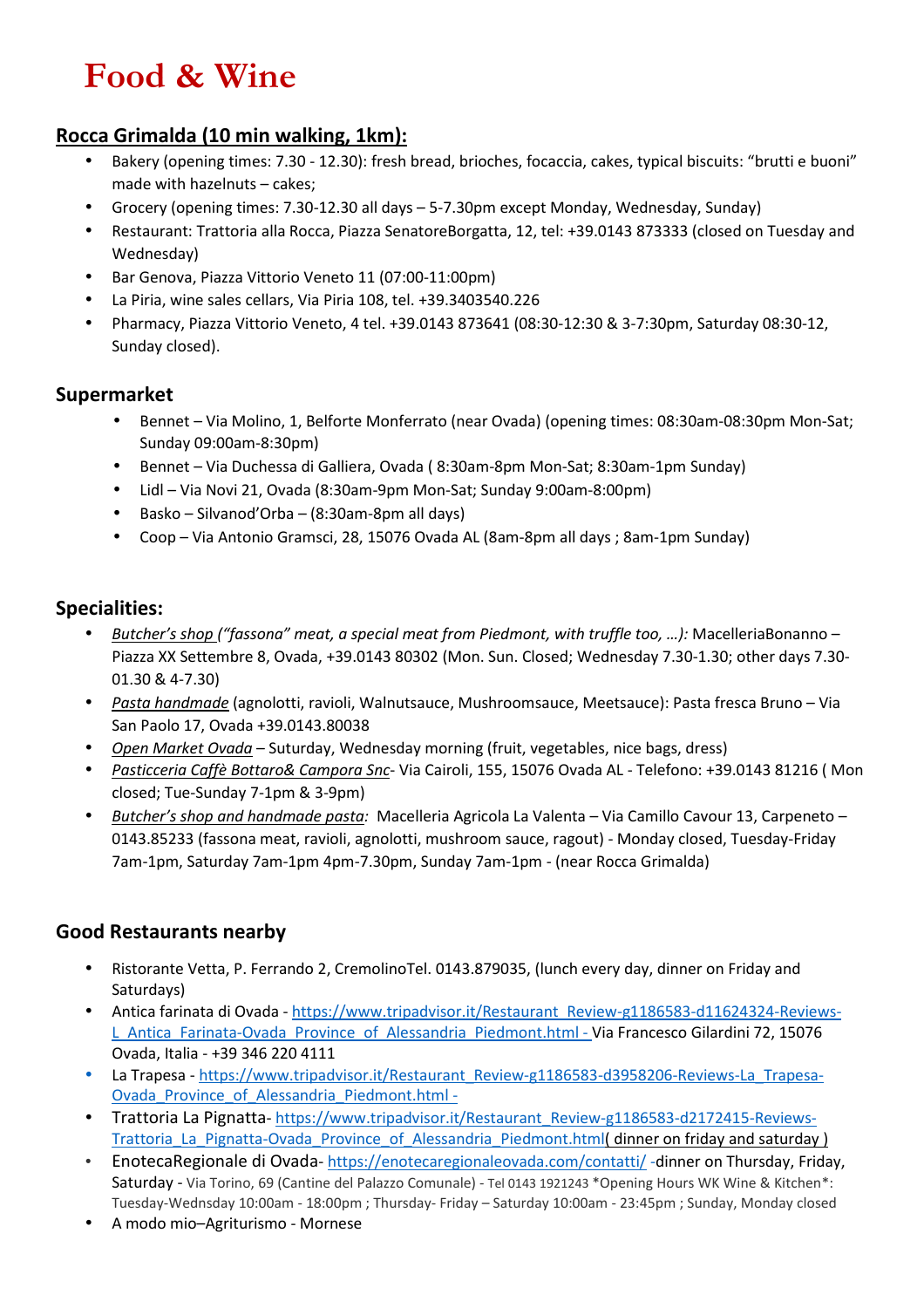- Cà Mimia Agriturismo
- Archinvolto– Ovada
- Restaurant: Trattoria alla Rocca, Piazza SenatoreBorgatta, 12, tel: ROCCA GRIMALDA +39.0143 873333 (closed on Tuesday and Wednesday)

# **Everyday a Trip**

- Tour through vineyards &castels*(very nice by bike too)*- *See details at pag.8*
- Walking between castels and forts- *See details at pag.8*
- The park and its heroes *See details at pag.8*
- AquiTerme (weekly open market: Tuesday and Friday morning C.so Italia, P.zzaS.Francesco)
- Sassello http://www.amarettivirginia.com/ (factory outlet; mon-fri9-12am e 2-6pm sat-sun 10-12am e 3-6pm)
- Wine tour:https://enotecaregionaleovada.com/soci/- see also wineries at pag.9
- SerravalleScrivia: Outlet Designer: 180 prestigious fashion boutiques www.outletserravallescrivia.com
- Valenza: Gold, jewellery-artisan production
- Campoligure (Ge): Gold and silver filigree
- A Main City tour: Alessandria / Genova / Torino / Milano
- Tiglieto –Abbazia cistercense di Santa Maria alla Croce ( XII secolo)

## **How far from Le 16 Querce:**

- Ovada can be reached by car in 10 minutes (5km),
- 110 km from Milan (1,20 hours Famagosta Metro Line)
- 130 km from Torino (1,30 hours)
- 34 km from Alessandria (0,30 hour )
- 57 km from Genoa (0,52 hour)
- 29 km from the SerravalleDesign Outlet (shops of Saint Laurent, Prada, Gucci, Versace, Armani, ...),
- 21 km from AquiTerme (0,34 hour)
- 40 km from the Ligurian Sea

# **Everyday a walk**

- 1°day: 1km hike and run in the park inside the property Le 16 Querce
- 2° day: 5/6 km Green trek from Le 16 Querce up and down the hills through vineyards *see the map*
- 3°-5° and day: Parco Naturale delle Capanne di Marcarolo:http://www.parks.it/parco.capanne.marcarolo/Eiti.php
	- o 1.50'' walking time from Lago di Lavagnina to ValicodegliEremiti
	- o 1.40'' walking time 600 mt uphill from ValicodegliEremiti to Monte Tobbio( 1092mt )
	- o 2.00" from Valico degli Eremiti to Monte Figne( 1.171 mt )

….

- 6°Passo del Faiallo RifugioNuvolasul Mare you will see a fabulous view from the Ligurian Alps (with a walking time of about 20')- https://lanuvolasulmare.com/
- 7° Parco Beigua http://www.parcobeigua.it/map.php

### **Trekking and biking on the hills and among the vineyards:**

- http://www.piemontebike.eu/en/
- http://www.gaia.piemonte.it
- www.caiovada.it (only Italian version)
- http://www.provincia.alessandria.gov.it/sentieri/index.php?whattodo=sentieri&file=detail&idzona=4
- Trekking Alto Ovadesehttp://www.provincia.alessandria.gov.it/sentieri/index.php?whattodo=sentieri&file=detail&idzona=4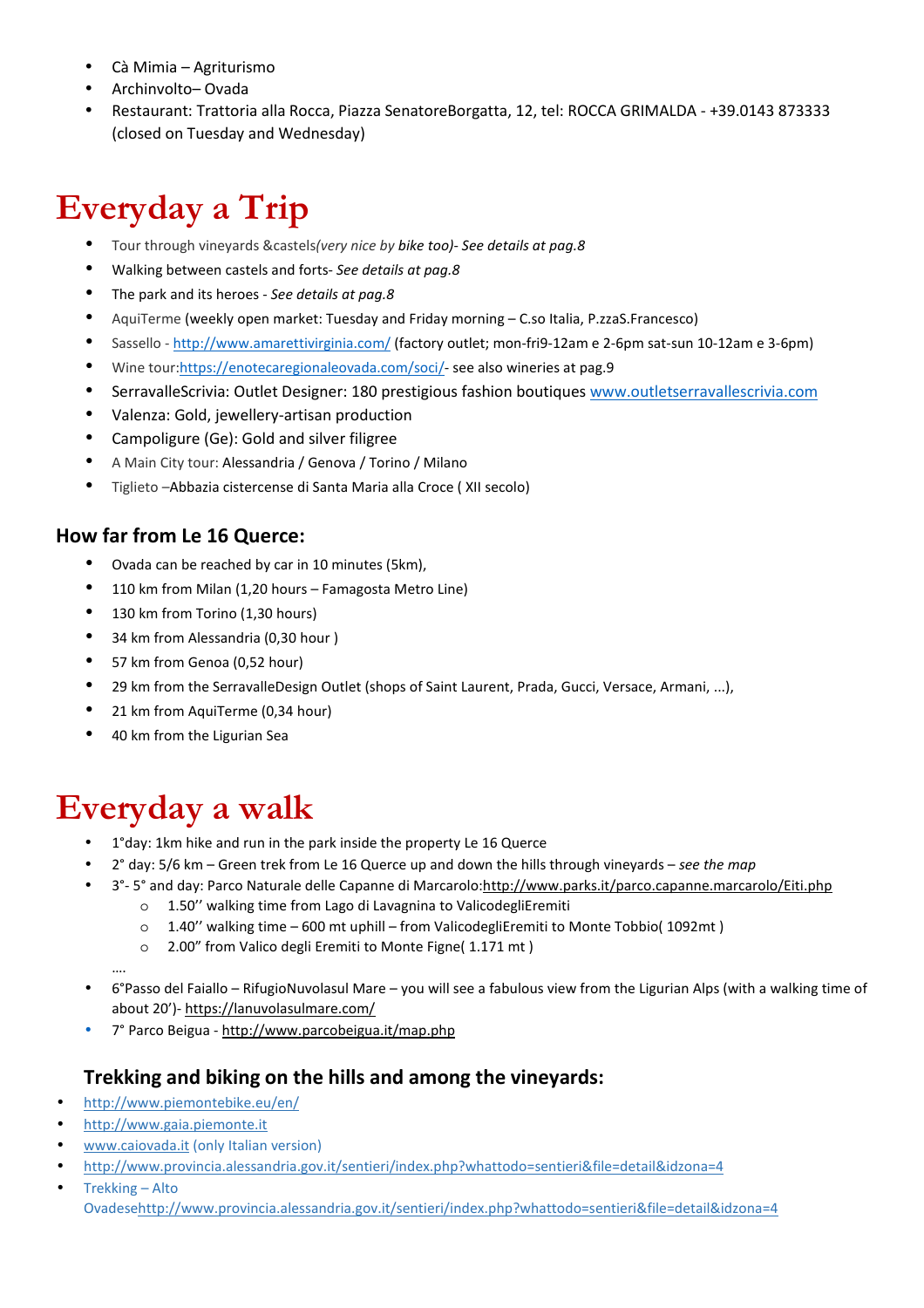# **Events, Fairs and Markets**

Weekly events in Ovadese: http://www.prolocoovada.it/eventi.html

## Fairs in Ovada:https://www.visitovada.com/fiere-e-mercatini/

Weekly open markets: https://www.visitovada.com/fiere-e-mercatini/

OVADA Wednesday and Saturday morning- Comune di Ovada 0143 8361 ACQUI TERME Tuesday and Friday mornings - Comune di AcquiTerme 0144 7701 ALESSANDRIA Monday, Thursday and Saturday all day - Comune di Alessandria 0131 515111 NOVI LIGURE Thursday morning - Comune di Novi Ligure 0143 7721

## Antique Markets- check for the date

### OVADA -Antiques and second-hand market

EASTER MONDAY - 1 MAY - 2 JUNE - 15th AUGUST - FIRST SUNDAY OF OCTOBER - 1 NOVEMBER - 8 DECEMBER Streets and Squares of the Historic Center - Exhibitors: around 250 - IatOvada Office: + 39 0143 821043 www.prolocoovada.it

### LIDO DI PREDOSA - Flea market

SECOND SUNDAY OF THE MONTH - FIFTH SUNDAY OF THE MONTH - Info: +39 0131 719914 - + 39 327 0264051

BASALUZZO - Antiques Fair FIRST SUNDAY OF THE MONTH - Piazza XXV Aprile - Exhibitors: around 20 - Info: +39 0143 489107 ACQUI TERME -Market of the Sgaientò FOURTH SUNDAY OF THE MONTH - Streets of the Center - Info: + 39 0144 770254 TORTONA - Cantarà and cantaraj LAST SUNDAY IN APRIL, SEPTEMBER AND NOVEMBER - Along the Via Emila - Espostori: around 90 - Info: + 39 0131 864264 NIZZA MONFERRATO - Antiques Fair THIRD SUNDAY OF THE MONTH - Piazza Garibaldi - Exhibitors: around 200 - Info: +39 339 4724547 - + 39 338 7611560 CASALE - Antiques Fair 2nd WEEK END OF EVERY MONTH - (excluding August) - Covered Market Pavia entrance Via XX Settembre - Exhibitors: around 230 - Info: +39 333 8942078 NOVI LIGURE - Novantico FOURTH SATURDAY OF THE MONTH - Old Town - Exhibitors: about 100 - Info: +39 331 7379582 - +39 335 297842 ALESSANDRIA - Workshop of Memories FIRST SUNDAY OF THE MONTH - Info: +39 348 2557264

## Truffle Fairs in Ovada and Ovadese - check for the date

NOVEMBER – OVADA - "OVADA VINO & TARTUFI" Info: +39 0143 821043 – ww.prolocoovada.it OCTOBER, - TRISOBBIO National Exhibition of White Truffle and Dolcetto di Ovada - Info: +39 0143 871104 NOVEMBER, - ACQUI TERME 16th Regional Exhibition of Truffles - Info: +39 0144 770298 NOVEMBER, - ALEXANDRIA 35th Fair of San Baudolino - Exhibition of the Truffle - Info: +39 0131 313265 NOVEMBER, - CELLA MONTE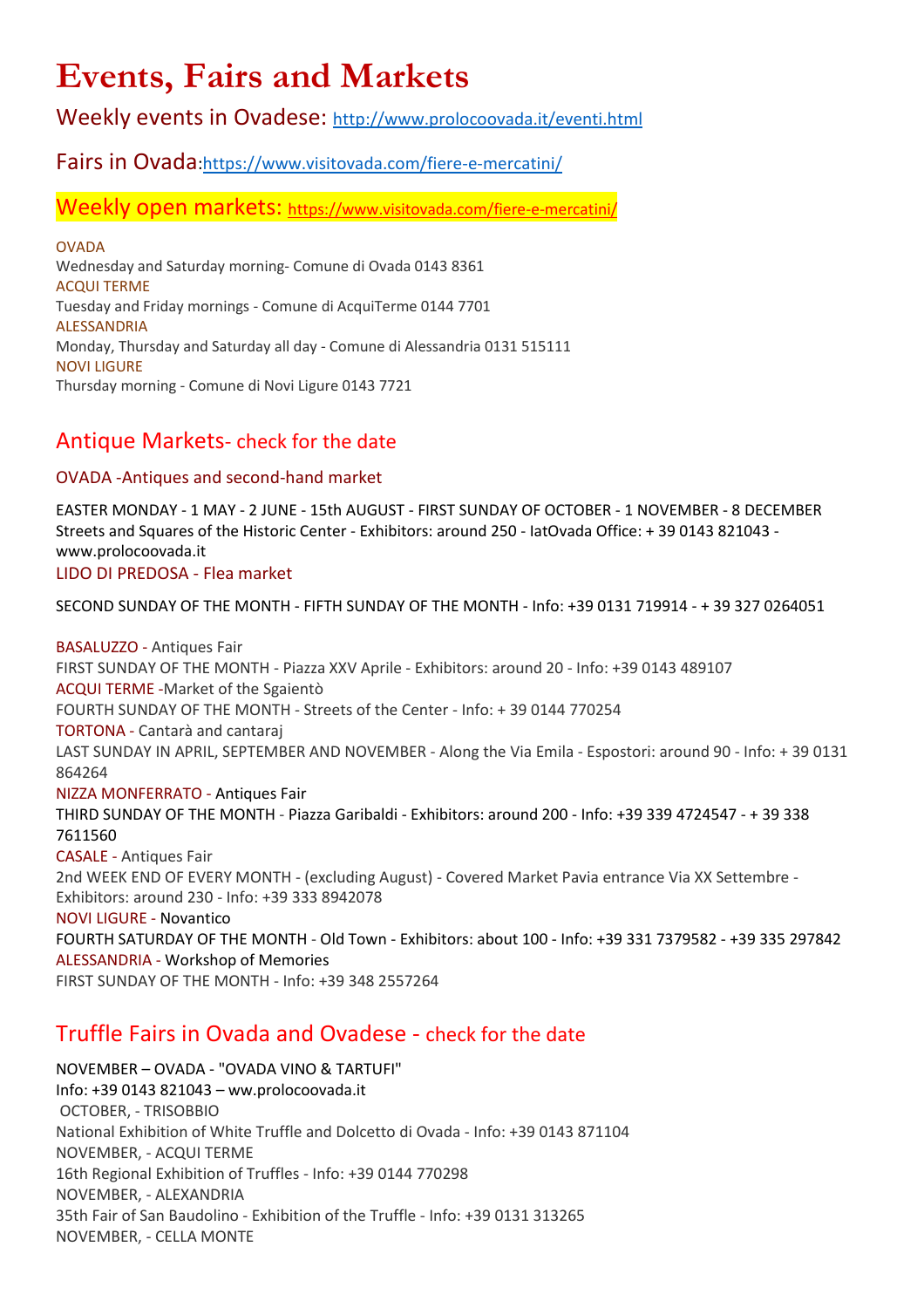Festival of the White Truffle of Valle Ghenza - Info: +39 0142 488161 NOVEMBER, - ASTI Truffle Fair - Info: +39 0141 399526 OCTOBER, - BERGAMASCO 21st Exhibition of the Truffle Market - Info: +39 0131 777101 NOVEMBER, SAN SEBASTIANO CURONE National White and Black Truffle Fair - Info: +39 0131 786205

# **Tourism in Monferrato**

## **Tourist Offices**

- Rocca Grimalda:Via Parasio, 25 (Concerts, conventions, exhibitions, museum, festivals, theatre). Tel.
- +39(0)143873121 www.comuneroccagrimalda.it
- Alessandria:https://www.paesionline.it/italia/guida-alessandria
- Acqui Terme: Palazzo Robellini, Piazza Levi, Tel. +39(0)144 322142 https://turismo.comuneacqui.it/touresperienze/
- Casale Monferrato: Iat Piazza Castello, Tel. +39(0)142-444330 www.comune.casale-monferrato.al.it
- Novi Ligure: Viale dei Campionissimi, 2, Tel. +39(0)143 72585, www.comune.noviligure.al.it
- Ovada:www.visitovada.com
- Genova 57 km An interesting city with a glorious past: museums, palaces, Old Town, Old Port http://www.visitgenoa.it/centro-storico and Aquarium https://www.acquariodigenova.it/ And also, to the west and east, equipped beaches and cosy countries, sun, sea, very nice cuisine and music.
- Torino 130 km :https://www.turismotorino.org/en/territory/one-territory-infinite-emotions/10-goodreasons-visit-torino
- Milano 110 km :https://www.milanoguida.com/

## **Some otherinformations**

- Bosco Marengo: Complex of Santa Croce (end 1500) frescoes painted by Vasari http://www.museosantacroce.it/web/
- Open Castels in Piemonte http://www.castellipiemontesi.it/welcome\_eng.lasso Close to Le 16 Querce: Castello di Rocca Grimalda, Castello di Cremolino, Castello di Trisobbio, Castello di Tagliolo, Castello di Prasco, Palazzo Tirielli a Molare, Villa Ottolenghi ad Aqui Terme
- Marengo: Museo Napoleoni
- Sassello macarons and nice old town
- Gavi: Great military fort of the Republic of Genoa (XVII century) www.fortedigavi.it;
- Tiglieto oldchurch Santa Maria alla Croce Abbey (AD 1120)
- Wine tour:https://enotecaregionaleovada.com/soci/

## **Sports & Spa**

### *Golf*

- Orba Capriata: (15 min. from Rocca Grimalda) "Villa Carolina": Tel. +39(0)143 467355 www.golfclubvillacarolina.cominfo@golfclubvillacarolina.com
- Tassarolo: (30 min from Rocca Grimalda) "Colline del Gavi": Tel. +39 (0)143342264, www.collinedelgavi.cominfo@collinedelgavi.com

*Tennis:*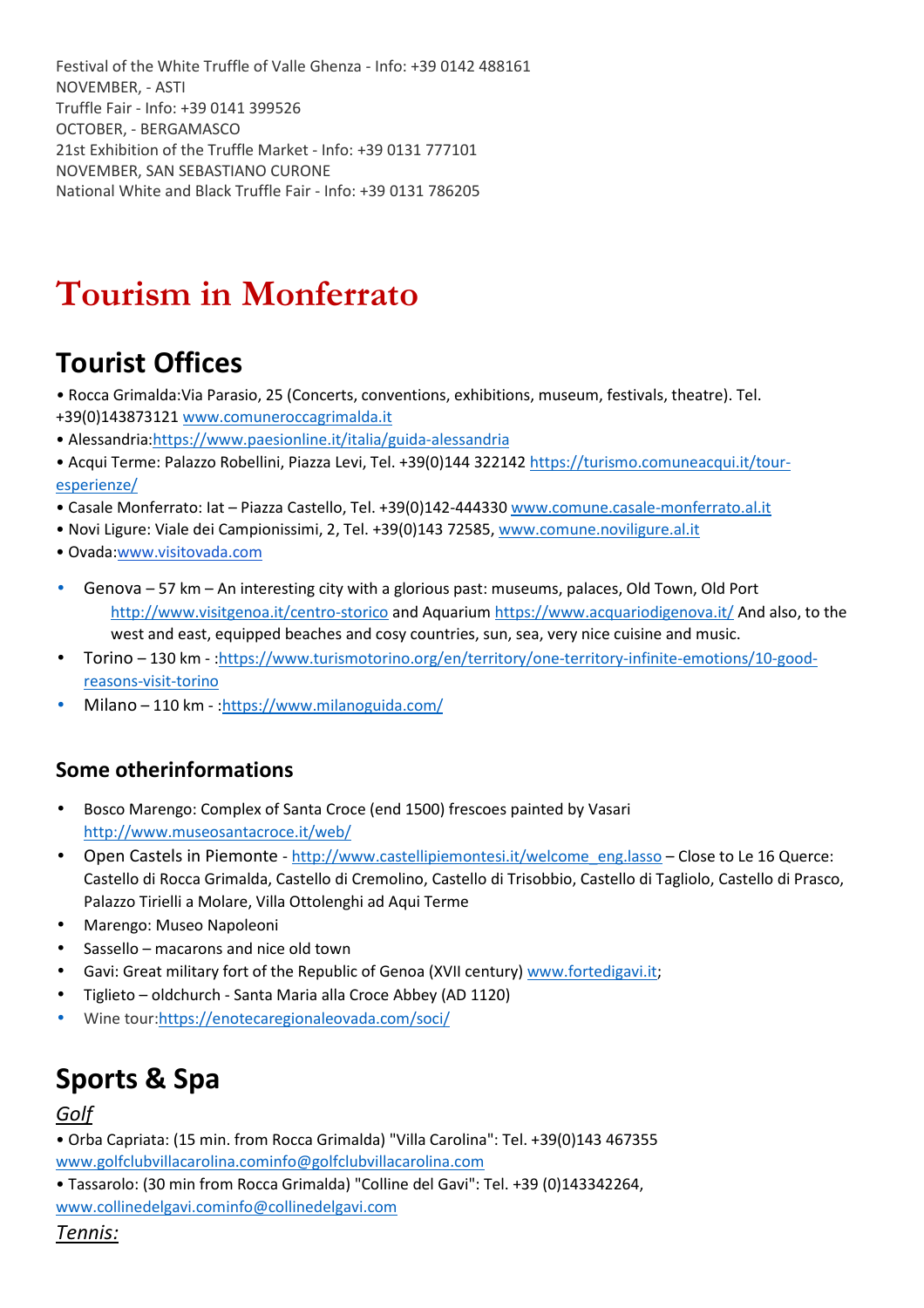- Ovada: Tennis Park Ovada A.S.D., Via Grillano Località Geirino tel. +39 (0)143835654;
- Trisobbio: A.STE.MA. S.A.S., Località Conca Verde Tel. +39 (0)143871373;
- Carpeneto: Hotel Villa Carmelita, Via Torino 58 tel. +39 (0)696727300.

### *To rent a bike*

*Ovada* – Cicli Guizzardi, Via A. Gramsci 28, tel. +39(0)143 86021 - Mbt or city-bike (15€ ½ day – 25€ 1 day – 80€ a week) - E-bike (30€, 50€, 220€)

### *Spas and Wellness:*

• Acqui Terme: Lake of the Springs – Viale Donati, 25 – Bagni area – Acqui Terme: Tel. +39 (0)144321860, www.lagodellesorgenti.it

• Acqui Terme: Grand'hotel nuove terme, Piazza Terme, or Acqui terme https://www.grandhotelnuoveterme.com/terme-di-acqui/

• Spinetta Marengo: Bellavita Wellness Village – Viale della Valletta 170 – Spinetta Marengo (Alessandria): Tel. +39 (0)131611011, www.bellavitaalessandria.it

# **Beaches in Liguria**

Besides small suggestive bathing areas along the rivers nearby (Molare, Olbicella, Lavagnina Lake), the beaches of Liguria can be reached in 40 km.

### WEST COSTS -- Liguria-Riviera di Ponente (West coast): Genoa > Ventimiglia (A10 motorway)

Villages where to find nice beaches: Arenzano, Varazze, Spotorno, Varigotti, Finale Ligure, Noli



**Beaches near Finale Ligure - Varigotti**(the motorway exit is Spotorno - by car: 86km, 1.04") :**SPIAGGIA DEL** MALPASSO- with bar, umbrellas, deck chairs, 5€ the entry– it's *not necessary to book, it'sbetter to arrive earlyin the morning*

### **Private Beaches in Varazze**

Cala Loca - https://www.calaloca.it/en/home.htm(the sungoesawaysoon … atabout 4pm) Località Puntabella – Via Genova, 52, Varazze (SV) - Tel: +39 (0)19 90507 E-mail: info@calaloca.it Cala Torcida - https://www.calatorcida.it/ Via Genova 50, Varazze - Tel. +39 (0)1990546, +393405016978 *Bike along the coast ( 11,6 km )*  Finalborgonear Finale Ligure is a nice villages with many interesting shops. ARENZANO (by car: 48km, 49" ) From VARAZZE to ARENZANO (11,6 km along the old railtrak over the sea with many little beaches and rocks along the seaside -by bike to rent there or by foot) Varazze : bike or rickshaw renting - http://www.noleggiobicilamola.it/percorso/ Arenzano: bike renting - http://www.rentabikerivieraligure.it/ Parking places in Varazze - http://www.lombardo-geosystems.it/mappa/parcheggi/Varazze/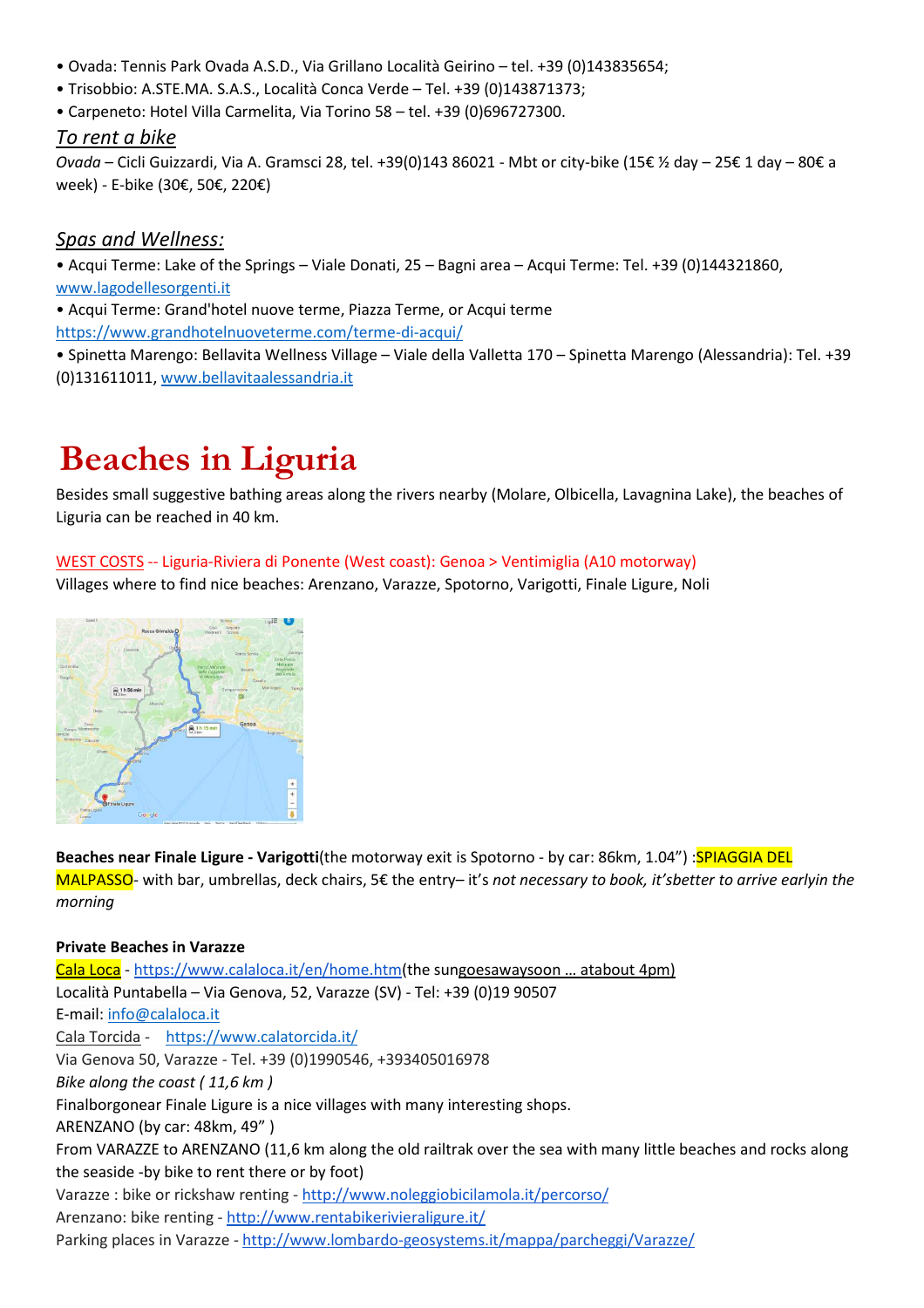EST COSTS -- Liguria-Levante Riviera (Est Coast): Genoa > Livorno (motorway A12) to Camogli, Santa Margherita, Portofino, Le 5 Terre.



You can get the boat from Camogli to Portofino (with a nice stop in San Fruttuoso – see "Golfo Paradiso Navy " ). CAMOGLI - SAN FRUTTUOSO – PORTOFINO (by boat- ) SANTA MARGHERITA – PORTOFINO (by bus or boat) CAMOGLI - PORTOFINO - 5 TERRE (by boat) RAPALLO – PORTOFINO ( tohire private boat) 5 TERRE: MONTEROSSO-VERNAZZA-MANAROLA-CORNIGLIA-RIOMAGGIORE BY TRAIN: OVADA – CAMOGLI – 2h. OVADA – MONTEROSSO – 2h.30' then 5 TERRE EXPRESS - every 20'

# **Everyday a trip - details**

https://www.visitovada.com/ovadese/

### **1)** Tour through vineyards &castels:https://www.visitovada.com/ovadese/

ROCCA GRIMALDA *Castello Malaspina Grimaldi Museo della Maschera Chiesa di Santa Limbania*  CARPENETO – *Castello*  TRISOBBIO *– Castello*  MORSASCO - *Castello di Morsasco*  PRASCO - *Il castello Gallesio-Piuma*  CREMOLINO - *Santuario N.S. della Bruceta*- *Castello Malaspina*  MOI ARF - *Castello ChiabreraGaioli Boidi* - *Pieve di Campale* DEVIATION: to visit Madonna delle Rocche OVADA

**2)** Walking between castels and forts

SILVANO D'ORBA- *Castello Adorno*- *Chiesa di San Pietro*- *Il Santuario di San Pancrazio* a Silvano d'Orba è posto su una collina immersa nel verde nei pressi del castello CASTELLETTO D'ORBA- *Castello*- *Pieve di Sant' Innocenzo* SAN CRISTOFORO - *Castello Spinola*

GAVI- *Il Forte*- *Parrocchiale di San Giacomo Maggiore*- *Palazzi e ville* VOLTAGGIO- *Convento di San Michele Arcangelo e Pinacoteca dei Padri Cappuccini*(A sinistra possibile deviazione *Parco Capanne di Marcarolo*)

PARODI LIGURE - La *Chiesa Parrocchiale di Parodi* - *Abbazia di San Remigio*: MONTALDEO - *Castello Trotti*

**3)** The park and its heroes

Path to the discovery of one of the most beautiful Natural Parks in Italy, between nature, history and art.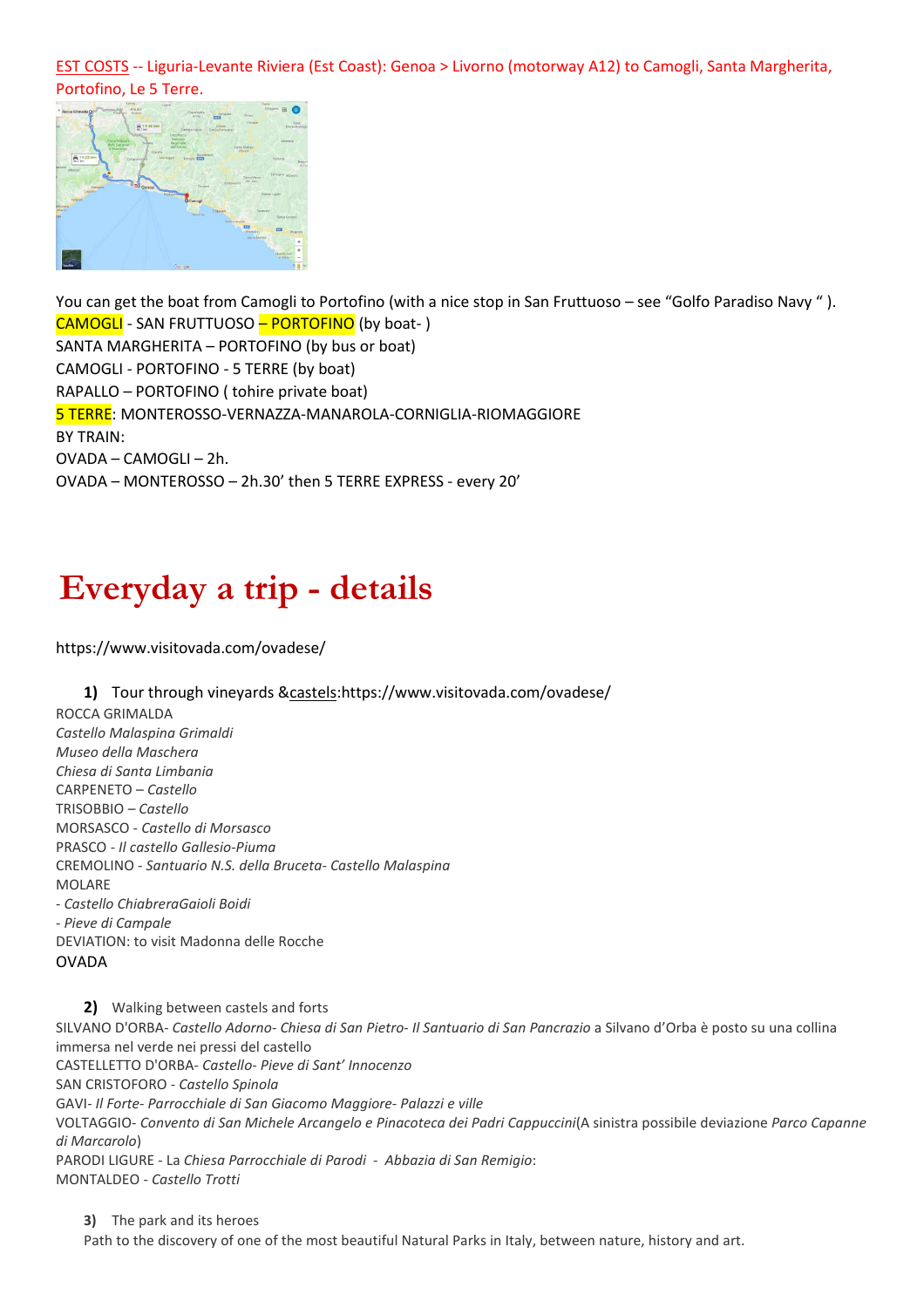CAMPO LIGURE- *Chiesa ParrocchialedellaNatività di Maria Vergine*- *Oratorio dei Santi Sebastiano e Rocco*- *Oratorio di Nostra Signora Assunta*- *Il MuseodellaFiligrana*

Parco Capanne di Marcarolo ( SP 165)

The highest peak is *Monte Figne* (m. 1172) but the mountain symbol of the Park, surrounded by the rounded profiles of the mountains *Colma, Pracaban e Poggio*, is il *Monte Tobbio* (m. 1092) from the top, on clear and clear days, it is possible to admire the spectacle of the Alps and even see the profile of Corsica

The *Lavagnina lakes* are located in the northernmost part of the Park. In the southern part of the Park there are the three *Laghi del Gorzente (Lago Bruno, Lago Lungo e lagoBadana)*.

SACRARIO DELLA BENEDICTA - *Ecomuseo di Cascina Moglioni*  MORNESE*- Santuario di Santa Maria Mazzarello- Castello D'Oria- Parrocchiale di San Silvestro* CASALEGGIO BOIRO*- Castello* LERMA*- Castello Spinola- Parrocchia di San Giovanni- Pieve di San Giovanni Battista* TAGLIOLO MONFERRATO*- Castello Pinelli Gentile- Borgo Medioevale*

# **Winieries with wine or Grappa Sales**

1. Wine tour:https://enotecaregionaleovada.com/soci/

- Tenuta Alemanni Cascina Cherli Inferiore – Tagliolo Monferrato tenutaalemanni@gmail.com
- Tenuta La Maremma di Anfossi Frazione Albareto, 9 – Molare tenutalamaremma@anfossimoda.it www.anfossimoda.net/tenuta-la-maremma
- Casa Nuova di Badino Paola Casa Nuova, 82 – Rocca Grimalda paolabadino@alice.it
- Banfi Piemonte Via Vittorio Veneto, 76 – Strevi banfi@banfi.it www.castellobanfi.com
- Benzo Oscar Via Praglie, 61 – Cassinelle az-agricola.benzo@libero.it
- Bersano Vini Piazza Dante, 21 – Nizza Monferrato wine@bersano.it www.bersano.it
	- Binè Via Gavi, 101 – Novi Ligure info@bine.wine
- www.bine.wine • Cà Bensi Cascina Bensi, 32 – Tagliolo Monferrato federico@ca-bensi.it www.ca-bensi.it

### • Cà del Bric

Via Guglielmo Marconi, 28 – Montaldo Bormida info@cadelbric.it www.cadelbric.it

• Cascina Mimia

Cascina Mimia inferiore, 46 – Tagliolo Monferrato isabella.silva@yahoo.it

## www.cascinamimia.it

• La vigna dei Caccia Frazione San Lorenzo – Ovada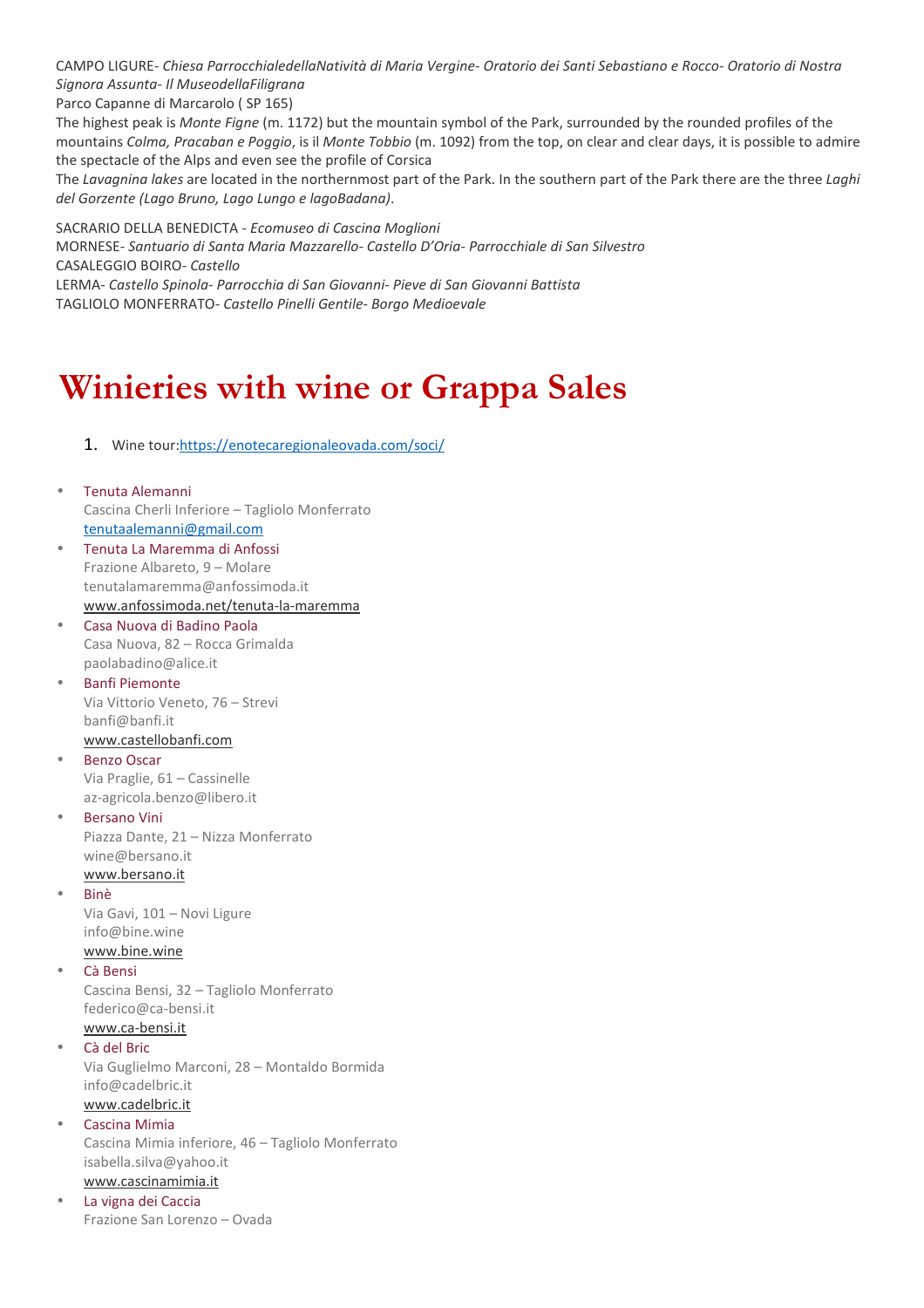pietro@lavignadeicaccia.com www.lavignadeicaccia.com

- Canato Vini Cascina Baldea, 19/3 – Vignale Monferrato info@canatovini.it www.canatovini.it
- Cantina di Mantovana Via Martiri della Resistenza, 48 – Predosa info@mantovana.com www.mantovana.com
- Cascina Boccaccio Località Piano Moglia, 21 – Tagliolo Monferrato viniboccaccio@gmail.com www.cascinaboccaccio.com
- Cascina Gentile Strada per San Cristoforo 11 – Capriata d'Orba daniele.oddone@gmail.com www.cascinagentile.tumblr.com
- Cascina San Martino Strada Rocca Grimalda, 51 – Ovada mario@cascinasanmartino.com www.cascinasanmartino.com
- Castello di Grillano Frazione Grillano, 4 – Ovada info@castellodigrillano.it www.castellodigrillano.it
- Castello di Neive Via Castelborgo, 1 – Neive info@castellodineive.it www.castellodineive.it
- Castello di Orsara Via Castello, 1 – Orsara info@orsara.com www.castellodorsara.com
- Castello di Tagliolo Via Castello, 1 – Tagliolo Monferrato castelloditagliolo@libero.it www.castelloditagliolo.it
- Azienda vinicola Cavanna Via Crosio, 27 – Cremolino info@cavannavini.com www.cavannavini.com
- Cavelli Vini Via Provinciale, 77 – Prasco cavellivini@libero.it www.cavellivini.com
- Distilleria Gualco Via XX Settembre, 5 – Silvano d'Orba info@distilleriagualco.it www.distilleriagualco.it
- Azienda Vitivinicola Fratelli Facchino Località Val del Prato, 210 – Rocca Grimalda facchino.vini@alice.it www.vinifacchino.it
- Forti del Vento Via San Rocco, 3 – Castelletto d'Orba info@fortidelvento.com www.fortidelvento.com
- Fratelli Abrigo Via Moglia Gerlotto, 2 – Diano d'Alba info@abrigofratelli.it www.abrigofratelli.it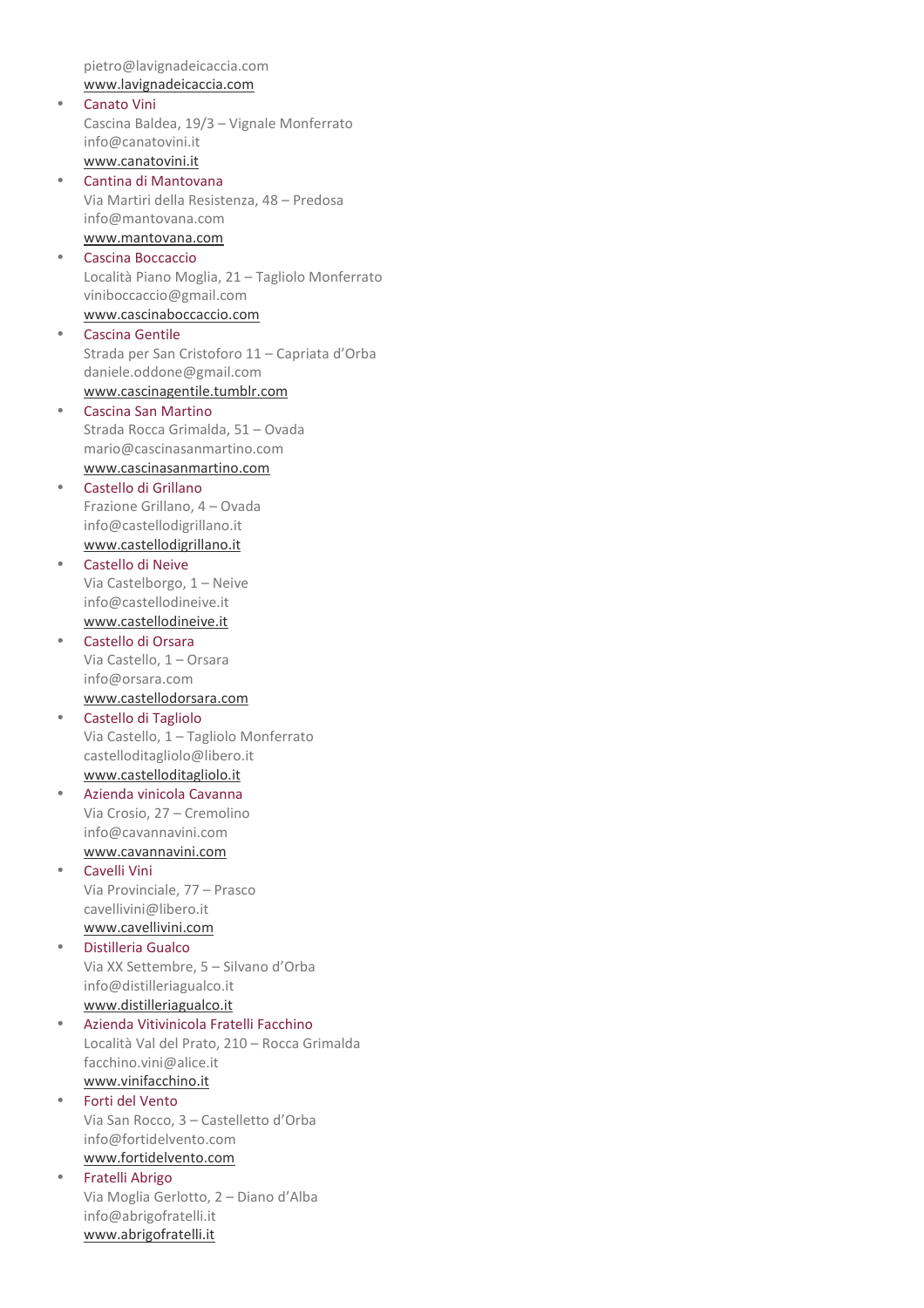• Ghio Vini Via Circonvallazione, 3 – Bosio info@ghiovini.it www.ghiovini.it La Bollina Via Monterotondo, 60 – Serravalle Scrivia info@labollina.it www.labollina.it • La Cedraia Strada del Castellone, 3 – Novi Ligure info@lacedraia.it www.lacedraia.it • La Colombera Strada Comunale per Vho, 7 – Tortona info@lacolomberavini.it www.lacolomberavini.it • La Ghera Piazza Tornielli, 5 – Molare info@gheravini.it www.gheravini.it La Guardia Podere La Guardia – Morsasco guardia@libero.it www.laguardiavilladelfini.com La Mondianese Via Cascina Mondianese, 12 – Montemagno marketing.lamondianese@gmail.com www.lamondianese.com • Tenuta La Piria Via Piria, 108 – Rocca Grimalda info@tenutalapiria.com www.tenutalapiria.com • Cascina La Signorina Località Mardelloro – Carpeneto albe.monta@hotmail.it www.lasignorina.it • La Valletta Via Pobiano, 3 – Cremolino az.ag.lavalletta@gmail.com **Luca Ferraris** S.P. 14 Località Rivi, 7 – Castagnole Monferrato info@lucaferraris.it www.ferrarisagricola.com • Magda Pedrini Località Pratolungo Superiore – Gavi info@magdapedrini.it www.magdapedrini.it • Marziano Abbona Borgata San Luigi, 40 – Dogliani abbona@abbona.com www.abbona.com • Michele Chiarlo Strada Nizza-Canelli – Calamandrana info@chiarlo.it www.michelechiarlo.it • Pesce Federico Casale Pieve Superiore – Silvano d'Orba lacollinadellapieve@yahoo.it lacollinadellapieve.wixsite.com Podere La Rossa Strada per Cremolino, 15 – Morsasco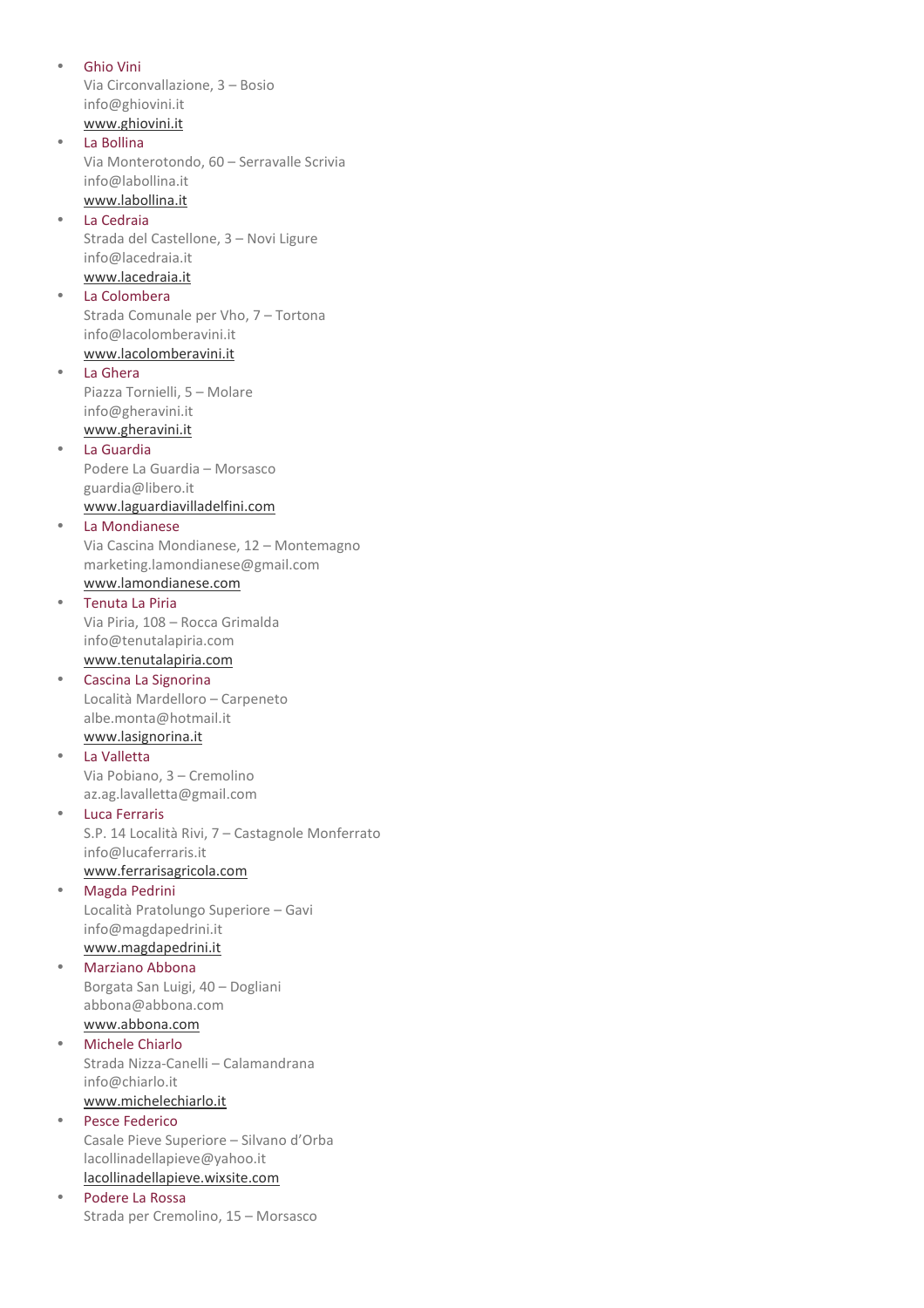info@quellidellarossa.it www.quellidellarossa.it • Cantine Rasore Via Lerma, 65 – Silvano d'Orba rasore@cantinerasore.com www.cantinerasore.com • Riccardo Rava Vino Cascina Chiappino, 28 – Ovada ricky.rava93@gmail.com • Rocca Rondinaria Piazza Borgatta, 2 – Rocca Grimalda roccarondinaria@gmail.com www.roccarondinaria.com • Rocco di Carpeneto Strada Cascina Rocco, 500 – Carpeneto info@roccodicarpeneto.it www.roccodicarpeneto.it • Rossi Contini Strada San Lorenzo, 20 – Ovada cantina@rossicontini.com www.rossicontini.com • Tacchino Luigi Via Martiri della Benedicta, 26 – Castelletto d'Orba romina@luigitacchino.it www.luigitacchino.it • Tacchino Raffaele Via San Rocco, 23 – Castelletto d'Orba tacchinowinery@gmail.com www.tacchinovino.net • Tenuta Gaggino Strada Sant'Evasio, 29 – Ovada tiziana@gaggino.it www.gaggino.it • Tenuta Montemagno Via Cascina Valfossato, 9 – Montemagno info@tenutamontemagno.it www.tenutamontemagno.it • Cantina Tre Castelli Via A. De Gasperi, 92 – Montaldo Bormida info@trecastelli.it www.trecastelli.it • Pestarino Alvio Località Barcanello, 7 – Capriata d'Orba alviopestarino@gmail.com • Consorzio Ovada DOCG Via Torino, 69 – Ovada info@ovada.eu www.ovada.eu • Consorzio Tutela del Gavi DOCG Corte Zerbo, 27 – Gavi info@consorziogavi.com www.consorziogavi.com • Consorzio Tutela del Vino Dolcetto di Ovada Via Torino, 69 – Ovada consorzio.ovada@libero.it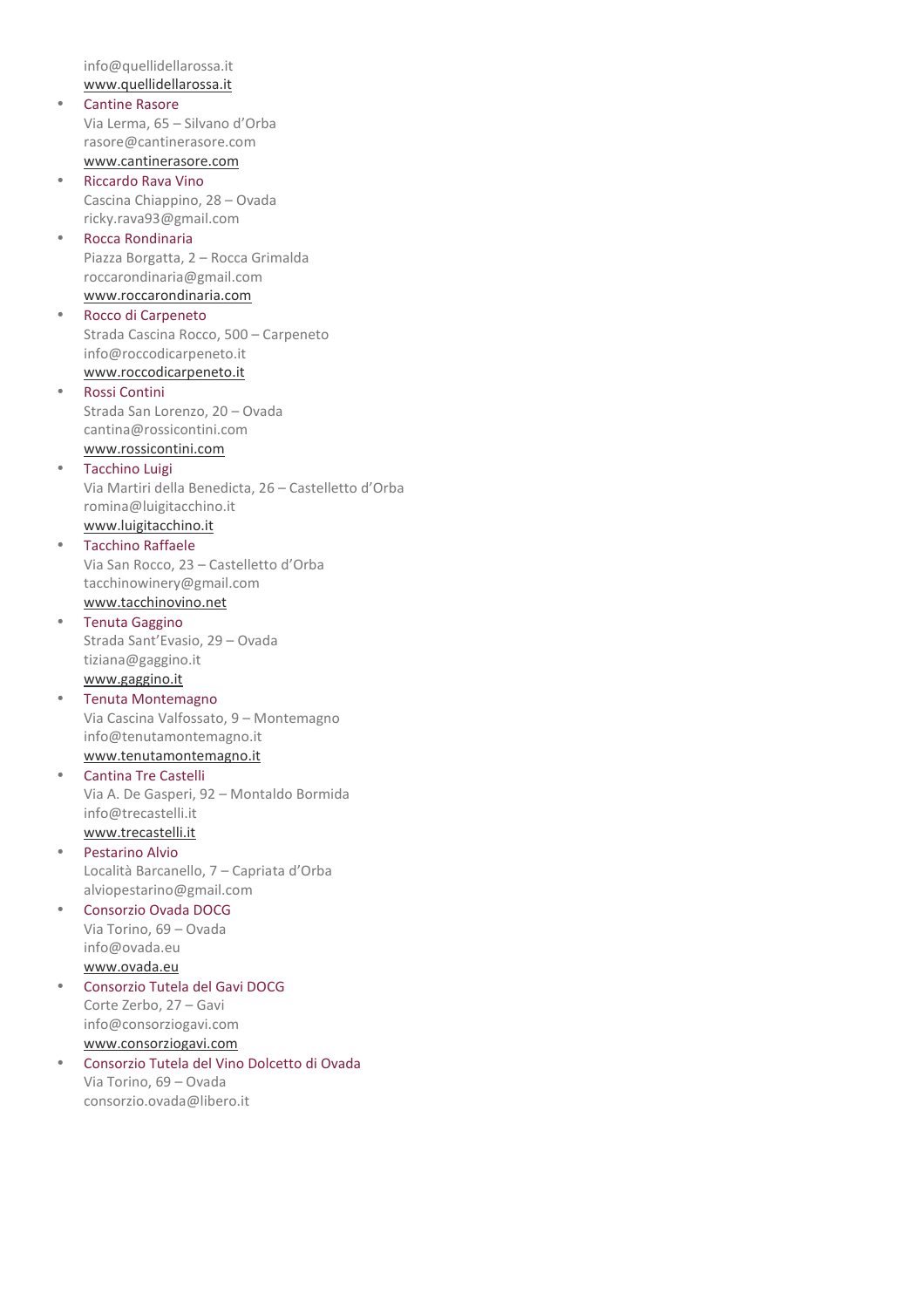# **What to see in Alessandria**

Attractions, travel ideas and tours: all the things to see and do in Alessandria and user tips, to visit Alessandria at its best

Alexandria is a crucial city in the north-west economy. It is at the center of commercial exchanges between Genoa, Milan and Turin, which is why it has always enjoyed the prosperity of the economy thanks to the confluence of the transport of these three financial centers. The city of Alessandria has always developed its own identity and autonomy, although many elements of its culture refer to Ligurian customs. Alessandria is a Piedmontese city of great importance, with a great culinary and confectionery tradition in particular. The city can only attract lovers and pastry professionals.

The city of Alexandria is rich in monuments and historic buildings, like its fortress on the banks of the river. The city can be visited all year round, but the best time to walk around it is definitely spring, the period from April to early June.

Among the monumental symbols of the city of Alexandria we find its Cathedral, the Cathedral of Saints Peter and Mark, located in the beautiful main square of the city. When one thinks of Alexandria, the details of the columned façade and the bell tower can only come to mind. The visit of the historical monuments of the city can start right from its Cathedral, the main place of worship of Alexandria, which was built in the 12th century. Today, however, it appears as a neoclassical construction, due to the changes that were made in the eighteenth century. The collection of internal and external statues is very rich, as well as that of the valuable paintings placed inside it. An attraction not to be missed in Alessandria is certainly the Citadel, located beyond the Tanaro river: it was built on its left bank in the 18th century at the behest of the Savoys. It is a military star-shaped fortress, and is among the best preserved fortresses in the nation. On it the tricolor was raised for the first time during the Unification of Italy. The oldest place of worship in the city of Alessandria is the church of Santa Maria di Castello, a beautiful example of Germanic Gothic architecture dating back to the 15th century. Inside there are religious objects of artistic value, dating back to different historical periods, such as the seventeenth century choir and the tombstone dating back to the fourteenth century.

There are also many administrative buildings of considerable historical and artistic value, such as the neoclassical Ghillini palace. It is interesting to be the medieval palace built around 1100, and still today called PalatiumVetus. It is a very important building because it was the first administrative center of the city and was probably built together with it. PalatiumVetus is located in the central square of the city of Alessandria, Piazza dellaLibertà. Among the non-Catholic religious buildings that can be found in Alexandria is the Synagogue, which indicates the presence of a Jewish community of ancient origins. This place of worship in romantic style was built at the end of the nineteenth century at the behest of the Savoys. The synagogue is located in the area of the old ghetto of Alessandria, in Via Milano. Another point of interest that deserves to be visited is the baroque church of San Rocco, located in the square of the same name in Alessandria.

Shopping in Alessandria is certainly linked to Piedmontese pastry specialties. In the historic center of the city there are historic patisseries where you can stop to buy one of the many typical delicacies of Alessandria. There are many other boutiques and shops in the accessories and clothing sector, which are always concentrated in the streets of the ancient village. In Alessandria there are also several shopping centers, but they are located in the peripheral areas of the city. In these places of shopping there are numerous international fashion races.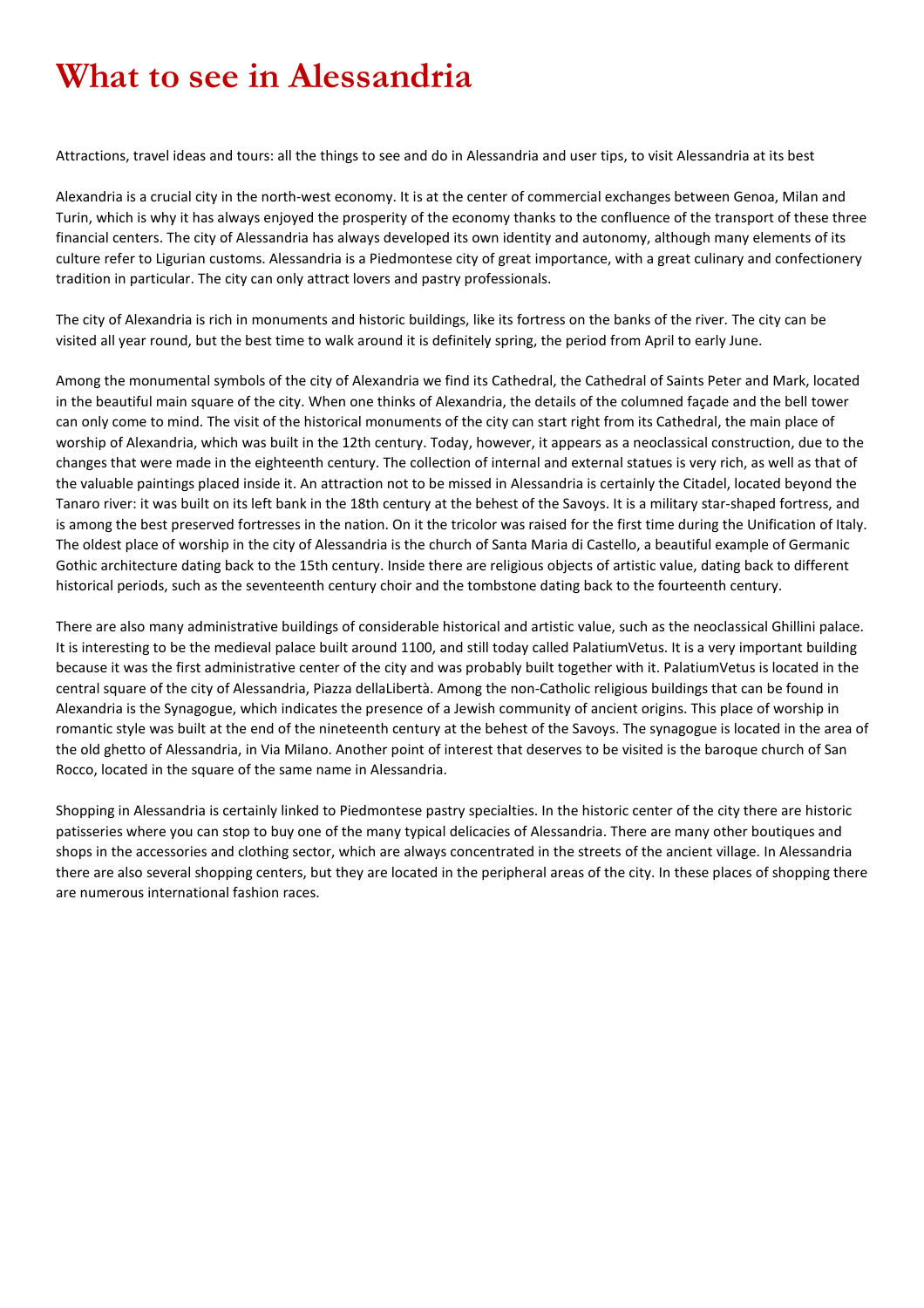# **Voltaggio**

Votagio in Piedmontese, Otaggio in Ligurian) is an Italian town of 710 inhabitants in the province of Alessandria, in Piedmont.

The municipality is located on the Ligurian Apennines, crossed by the Lemme torrent and three other rivers that flow into it, such as the Rio Morsone, the Rio dellaBarca (which originates in the province of Genoa) and the Rio Carbonasca that delimit other subaltern valleys of the country.

Together with Fraconalto it is one of the most "Ligurian" municipalities in the province of Alessandria and maintains strong ties with Genoa and is also an honorary municipality of the metropolitan city of Genoa. [3]

### History

Village included in the MarcaObertenga, it passed to the heirs of Oberto, the Malaspina. In the wars between the Malaspina and Genoa at the end of the 12th century the first had to renounce this feud, which passed to the property divided between the temporal power of the bishops of Tortona, the marquises of Gavi and the Republic of Genoa. Subject of contention between the Duchy of Milan, Marquisate of Monferrato and the Republic of Genoa, it changed ownership several times, until it finally passed to the Republic, which had begun to govern the territories starting from the end of the 12th century. Voltaggio was in fact indispensable to the Republic of Genoa as a point of passage of the stretch of the ancient Via Postumia that exceeded the Apennine Gioghi avoiding the imperial fiefs. This road route owned by Genoa therefore crossed Fiaccone (today Fraconalto), Voltaggio, Gavi, finally arriving in Novi

Voltaggio since then followed the fate of the Republic until it was annexed to the Kingdom of Sardinia (1815). It was sacked and partially destroyed in 1625 by Carlo Emanuele III of Savoy. In Napoleonic times, under the Ligurian Republic, it became part of the province of Novi that was part of Liguria, in 1859 with the Rattazzi law it passed to the province of Alessandria and then to Piedmont.

During the 1990 World Cup, the country hosted the Costa Rican national football team that played some games at the Luigi Ferraris stadium in Genoa.

Monuments and places of interest

Religious architecture

The parish church of the Assunta and of the Saints Nazario and Celso has paintings by SinibaldoScorza, a local painter, and a wooden statue by Maragliano.

The convent of the Capuchin Fathers built in 1595 and completed in 1604, houses an interesting art gallery with religious works between the 16th and 18th centuries by Genoese and Lombard school artists, such as Luca Cambiaso, Bernardo Strozzi, LazzaroTavarone, Domenico Fiasella ,GioacchinoAssereto, SinibaldoScorza and De Ferrari; it preserves the 1694 painting with Sant'Onofrioanacoreta, by Paolo Pagani. In addition, the Convent houses a collection of Maragliano crib statues.

In the Oratory of NostraSignora del Gonfalone are the remains of San Clemente and most of the works of the native painter Bernardo Carrosio, who lived in the seventeenth century.